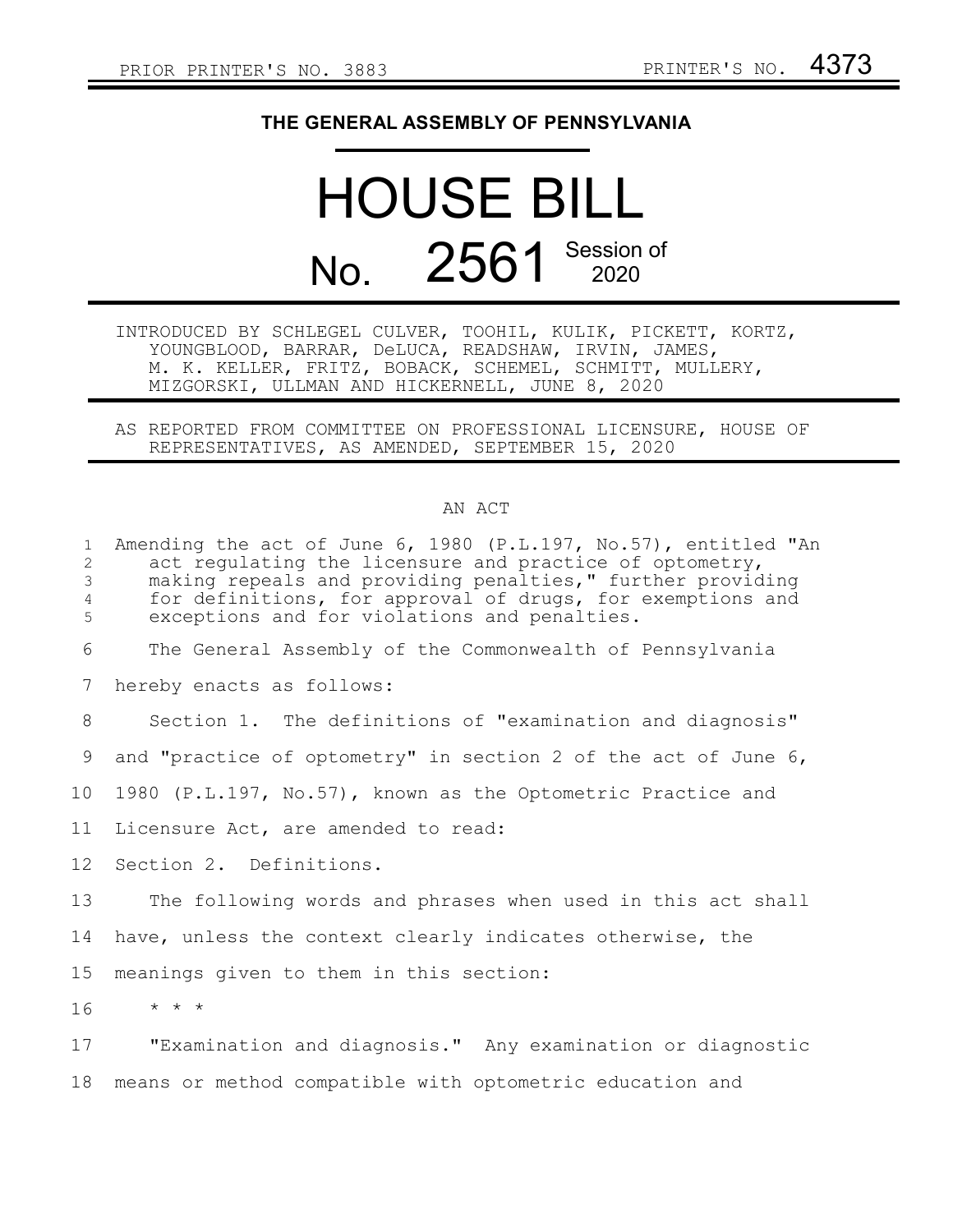| $\mathbf 1$ | professional competence. The term shall encompass the use of                        |
|-------------|-------------------------------------------------------------------------------------|
| 2           | TOPICAL AND ORAL pharmaceutical agents approved by the Food and <--                 |
| 3           | Drug Administration and published in the Code of Federal                            |
| 4           | Requiations BOARD AS PROVIDED IN SECTION 4.3 for diagnostic<br><--                  |
| 5           | purposes [classified as], including miotics, mydriatics,                            |
| 6           | cycloplegics, topical anesthetics and dyes when applied                             |
| 7           | topically to the eye, [which pharmaceutical agents shall be                         |
| 8           | approved by the Secretary of Health as provided in section 4.3                      |
| 9           | and, ] subject to the rules and requlations of the board,                           |
| 10          | provided however that with respect to optometrists licensed                         |
| 11          | before March 1, 1974, only such optometrists who have                               |
| 12          | satisfactorily completed a course in pharmacology as it applies                     |
| 13          | to optometry, with particular emphasis on the topical                               |
| 14          | application of diagnostic pharmaceutical agents to the eye,                         |
| 15          | approved by the board shall be permitted to use diagnostic                          |
| 16          | pharmaceutical agents topically in the practice of optometry.                       |
| 17          | $\star$ $\star$ $\star$                                                             |
| 18          | "Practice of optometry."                                                            |
| 19          | The use of any and all means or methods for the<br>(1)                              |
| 20          | examination, diagnosis <sub>I</sub> prevention and treatment of all<br>$\leftarrow$ |
| 21          | conditions of the human visual system [and shall include the                        |
| 22          | examination for, and adapting and fitting of, any and all                           |
| 23          | kinds and types of lenses including contact lenses]. The term                       |
| 24          | shall include:                                                                      |
| 25          | The examination for, and adapting and fitting<br>(i)                                |
| 26          | of, any and all kinds and types of lenses, including                                |
| 27          | contact lenses.                                                                     |
| 28          | (ii) The administration and prescription of all                                     |
| 29          | legend and nonlegend drugs, EITHER BY TOPICAL OR ORAL<br><--                        |

30 ROUTES OF ADMINISTRATION, approved by the board in

20200HB2561PN4373 - 2 -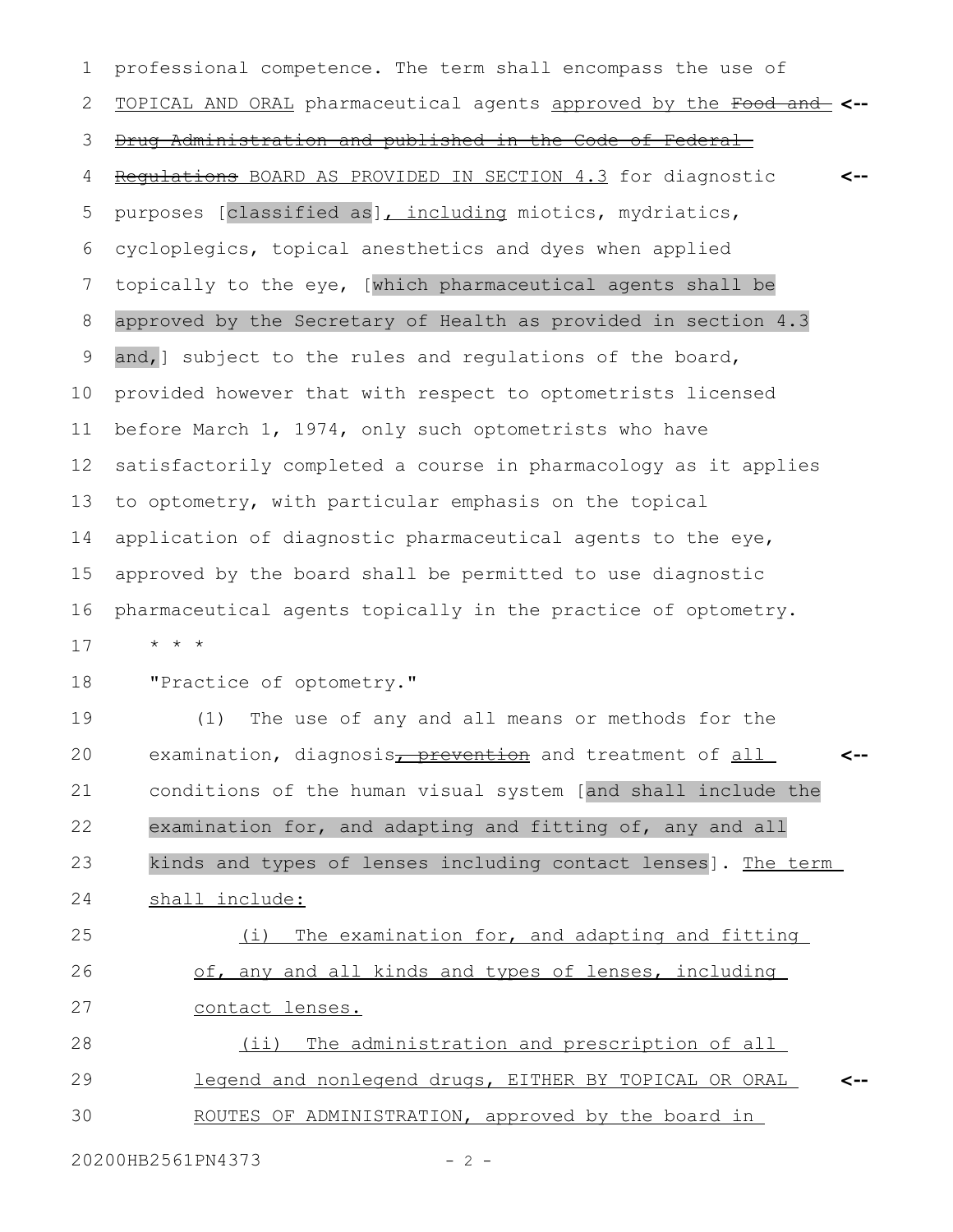| 1            | section 4.3 for the treatment of diseases and conditions    | <-- |
|--------------|-------------------------------------------------------------|-----|
| $\mathbf{2}$ | affecting the eye and adnexa, THE EYELIDS, THE LACRIMAL     | <-- |
| 3            | SYSTEM AND THE CONJUNCTIVA, including codeine and           |     |
| 4            | hydrocodone combinations-, SO LONG AS THE TREATMENT OF      | <-- |
| 5            | DISEASES OR CONDITIONS OF THE VISUAL SYSTEM, OTHER THAN     |     |
| 6            | GLAUCOMA, DRY EYES OR ALLERGIES, AS AUTHORIZED UNDER THIS   |     |
| 7            | PARAGRAPH SHALL NOT CONTINUE BEYOND SIX WEEKS FROM THE      |     |
| 8            | INITIATION OF TREATMENT UNLESS THE PRESCRIBING              |     |
| 9            | OPTOMETRIST DOCUMENTS CONSULTATION WITH A LICENSED          |     |
| 10           | PHYSICIAN. AS USED IN THIS PARAGRAPH, THE INITIATION OF     |     |
| 11           | TREATMENT MAY, BUT NEED NOT, INCLUDE THE PRESCRIPTION OR    |     |
| 12           | ADMINISTRATION OF PHARMACEUTICAL AGENTS FOR THERAPEUTIC     |     |
| 13           | PURPOSES. The prescription of Schedule II controlled        |     |
| 14           | substances containing codeine and hydrocodone               |     |
| 15           | combinations may not exceed a 72-hour supply.               |     |
| 16           | (iii)<br>The removal of superficial foreign bodies FROM <-- |     |
| 17           | THE OCULAR SURFACE OR ADNEXA.                               |     |
| 18           | (iv) The draining of superficial cysts.                     | <-- |
| 19           | (IV) Epinephrine auto-injectors for anaphylaxis. <--        |     |
| 20           | (V) The ordering and interpretation of<br>╅ᢦ┹┾              | <-- |
| 21           | angiography via noninvasive imaging-, WHICH SHALL ONLY      | <-- |
| 22           | INCLUDE OPTICAL COHERENCE TOMOGRAPHY.                       |     |
| 23           | (vii) The treatment of glaucoma.                            | <-- |
| 24           | THE ADMINISTRATION AND PRESCRIPTION OF ALL<br>(VI)          | <-- |
| 25           | LEGEND AND NONLEGEND DRUGS APPROVED BY THE BOARD UNDER      |     |
| 26           | SECTION 4.3 FOR THE TREATMENT OF GLAUCOMA.                  |     |
| 27           | (2)<br>The administration and prescription of legend and    |     |
| 28           | nonlegend drugs fas approved by the Secretary of Health as  | <-- |
| 29           | provided in section 4.3+ for treatment of the eye, the      |     |
| 30           | eyelids, the lacrimal system and the conjunctiva and the    |     |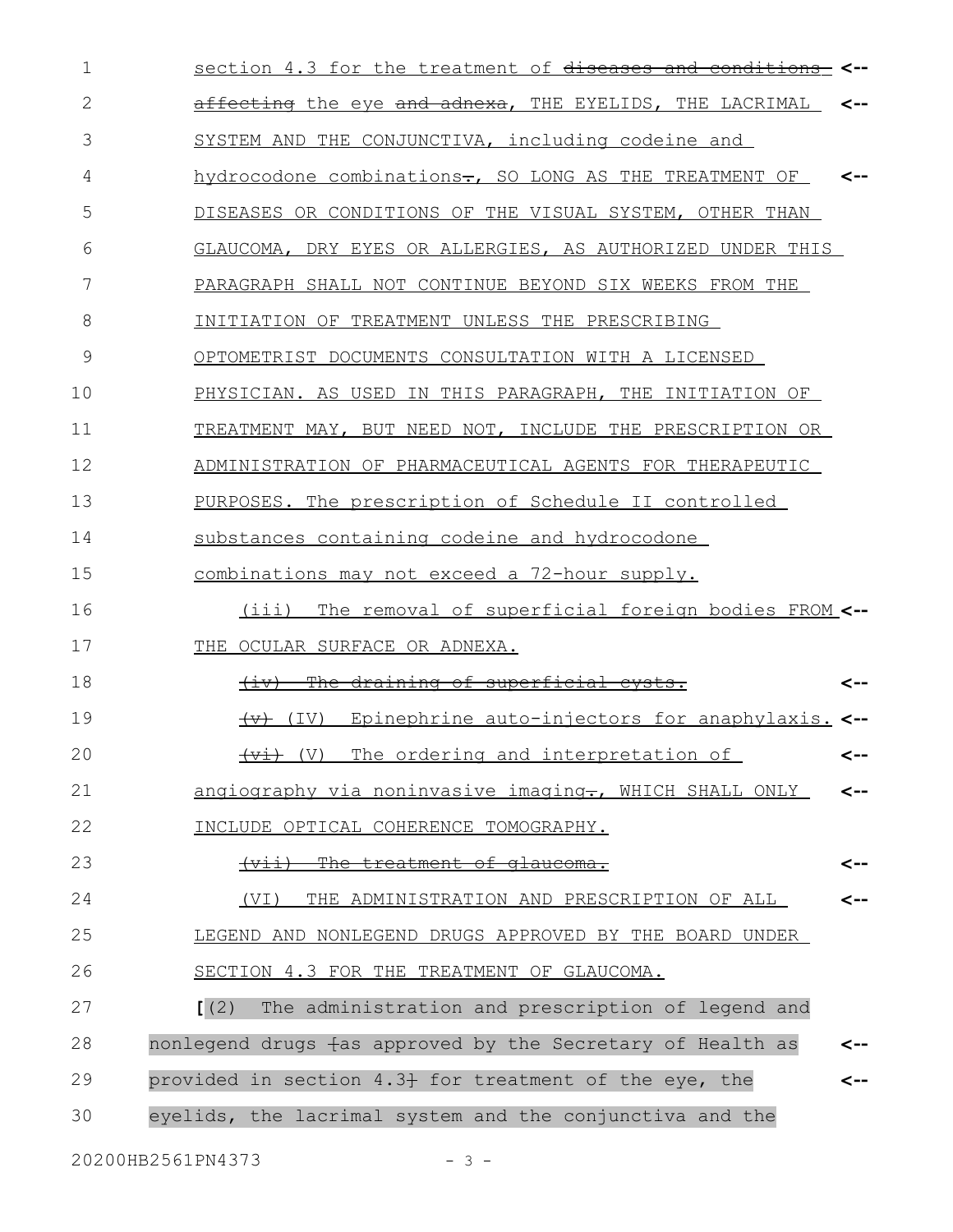| 1  | removal of superficial foreign bodies from the ocular surface |     |
|----|---------------------------------------------------------------|-----|
| 2  | and adnexa so long as treatment of diseases or conditions of  |     |
| 3  | the visual system, other than glaucoma, dry eyes or           | <-- |
| 4  | allergies, as authorized under this paragraph shall not       |     |
| 5  | continue beyond six weeks from the initiation of treatment    |     |
| 6  | unless the prescribing optometrist documents consultation     |     |
| 7  | with a licensed physician. As used in this paragraph, the     |     |
| 8  | initiation of treatment may, but need not, include the        |     |
| 9  | prescription or administration of pharmaceutical agents for   |     |
| 10 | therapeutic purposes.                                         |     |
| 11 | $+(3)$<br>The term shall not include:                         | <-- |
| 12 | (i)<br>surgery, including, but not limited to, laser          |     |
| 13 | surgery; the use of lasers for therapeutic purposes; and      |     |
| 14 | the use of injections in the treatment of ocular disease;     |     |
| 15 | (i)<br>the use of Schedule I and Schedule II                  |     |
| 16 | controlled substances;                                        |     |
| 17 | (iii) treatment of systemic disease; and                      |     |
| 18 | (iv)<br>the treatment of glaucoma, except that                |     |
| 19 | optometrists may use all topical pharmaceutical agents in     |     |
| 20 | the treatment of primary open angle glaucoma, exfoliation     |     |
| 21 | glaucoma and pigmentary glaucoma.]                            |     |
| 22 | (4)<br>The term shall not include:                            |     |
| 23 | (i) Surgery, including, but not limited to,                   |     |
| 24 | diagnostic, EXPLORATORY, palliative, therapeutic,             | <-- |
| 25 | rehabilitative, cosmetic, RECONSTRUCTIVE, refractive,         | <-- |
| 26 | LIGHT-BASED or laser surgery; OR THE USE OF LASERS FOR        | <-- |
| 27 | THERAPEUTIC PURPOSES.                                         |     |
| 28 | (ii) Injections, other than the use of epinephrine            |     |
| 29 | auto-injectors for anaphylaxis.                               |     |
| 30 | (iii) The use of Schedule I and Schedule II                   |     |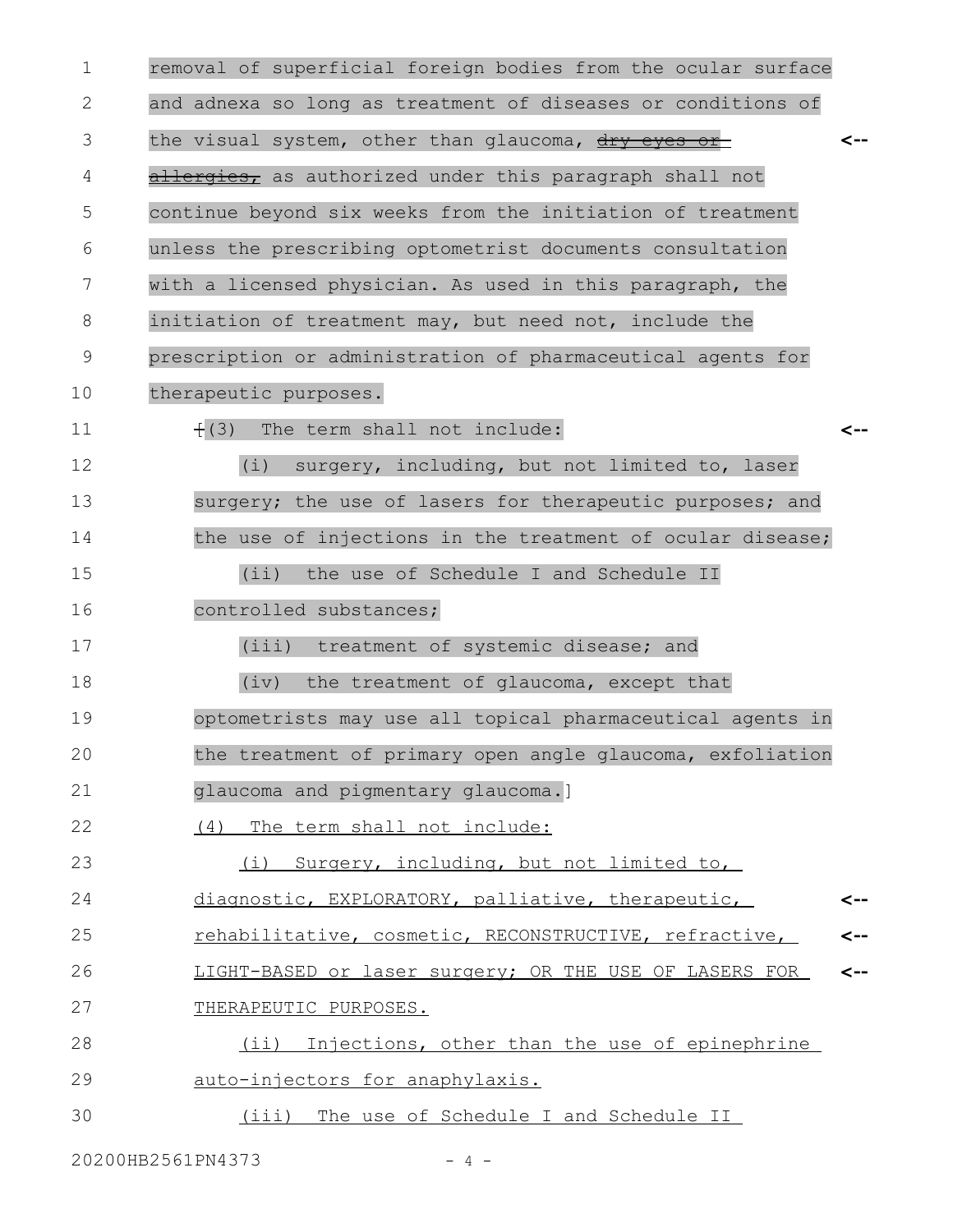controlled substances, except for the use of codeine and hydrocodone combinations and any drugs approved by the board in section 4.3 for the treatment of ocular disease. (iv) The PREVENTION AND treatment of systemic disease. \* \* \* Section 2. Sections 4.3 and 6(b) of the act are amended to read: Section 4.3. Approval of drugs. Drugs shall be approved as follows: (1) All drugs currently approved by the Secretary of Health and in use in the practice of optometry on the effective date of this section shall be deemed approved under this section. [(2) Within 90 days of the effective date of this section, the board shall submit a list of drugs authorized under this act to the Secretary of Health, who, in consultation with the Physician General, shall approve or disapprove for good cause each drug. Upon failure of the Secretary of Health to act within 90 days of receipt of the list of drugs, the drugs shall be deemed approved for use under this act. (3) The State Board of Optometry shall provide the Secretary of Health with lists of additional drugs for use under this act after such drugs are approved by the Food and Drug Administration, as published in the Code of Federal Regulations. The Secretary of Health, in consultation with the Physician General, shall approve or disapprove for good cause any such drug within 90 days of the receipt of the **<-- <--** 1 2 3 4 5 6 7 8 9 10 11 12 13 14 15 16 17 18 19 20 21 22 23 24 25 26 27 28 29

list. Upon failure of the Secretary of Health to act within 30

20200HB2561PN4373 - 5 -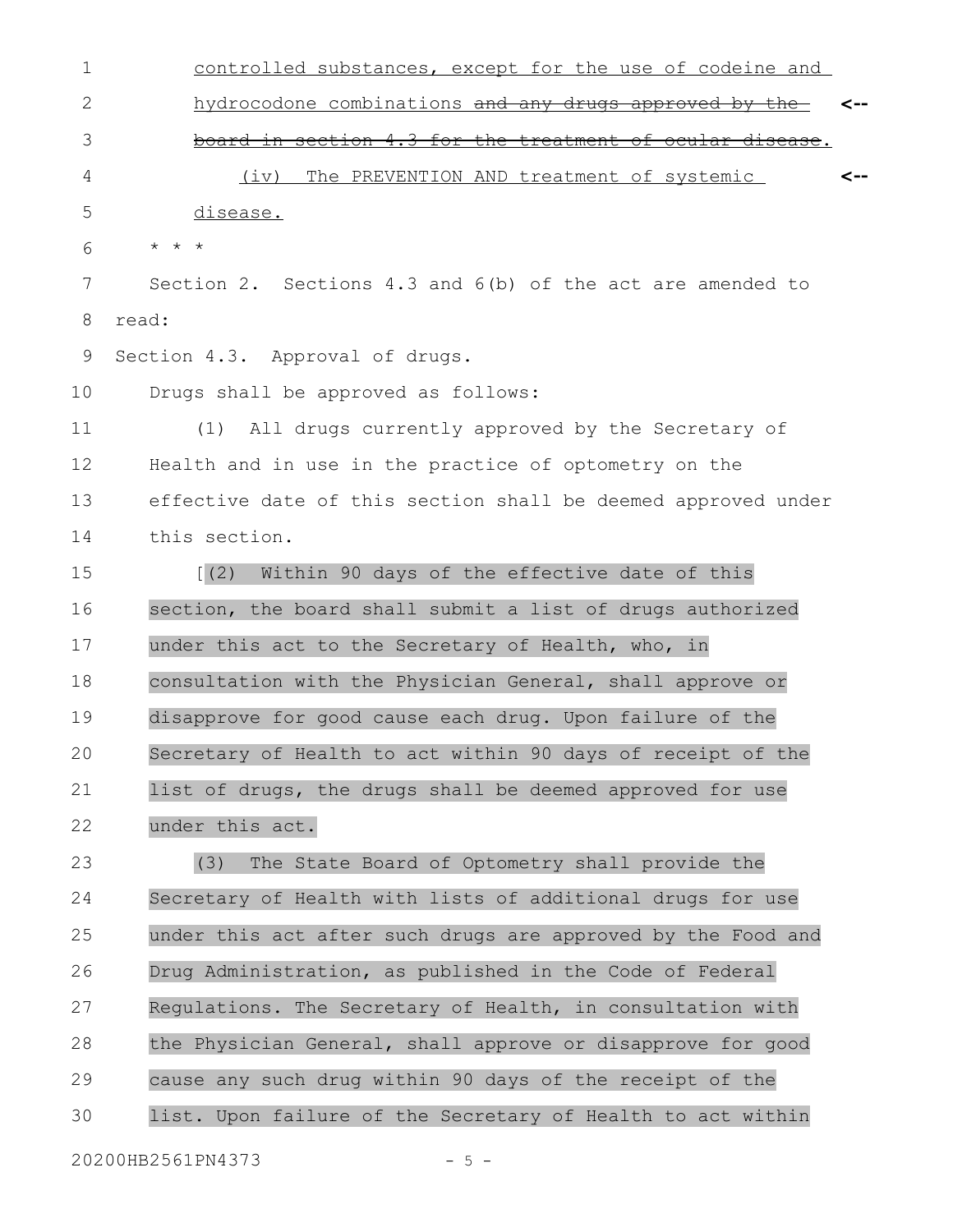90 days, the drugs shall be deemed approved for use under this act.] (4) On and after the effective date of this paragraph, the board may approve drugs FOR ONLY TOPICAL OR ORAL ROUTES **<--** OF ADMINISTRATION, WITH THE EXCEPTION OF DRUGS CLASSIFIED AS CHEMOTHERAPY DRUGS, for use in the practice of optometry after the drugs are approved by the Food and Drug Administration, as published in the Code of Federal Regulations. Section 6. Exemptions and exceptions. \* \* \* (b) The board shall permit externs, who are [fourth year] optometric students, to perform procedures and tests for the sole purpose of instruction and experience under the direct supervision and control of an optometrist licensed in this Commonwealth IF THE PROCEDURES AND TESTS ARE WITHIN THE SCOPE OF **<--** PRACTICE OF THE OPTOMETRIST. Nothing contained in this act shall be construed to entitle an extern to practice optometry. \* \* \* Section 3. Section 8(a) of the act is amended by adding a paragraph to read: Section 8. Violations and penalties.  $(a) * * * * *$ (4) It is unlawful for an optometrist to advertise a service prohibited under this act. A person convicted of violating this paragraph commits a summary offense and shall, for a first offense, be subject to a fine of not more than \$1,000. For a person convicted of a second or subsequent violation, be subject to a fine of not less than \$2,000, and the board may impose a suspension of the person's license for 1 2 3 4 5 6 7 8 9 10 11 12 13 14 15 16 17 18 19 20 21 22 23 24 25 26 27 28 29 30